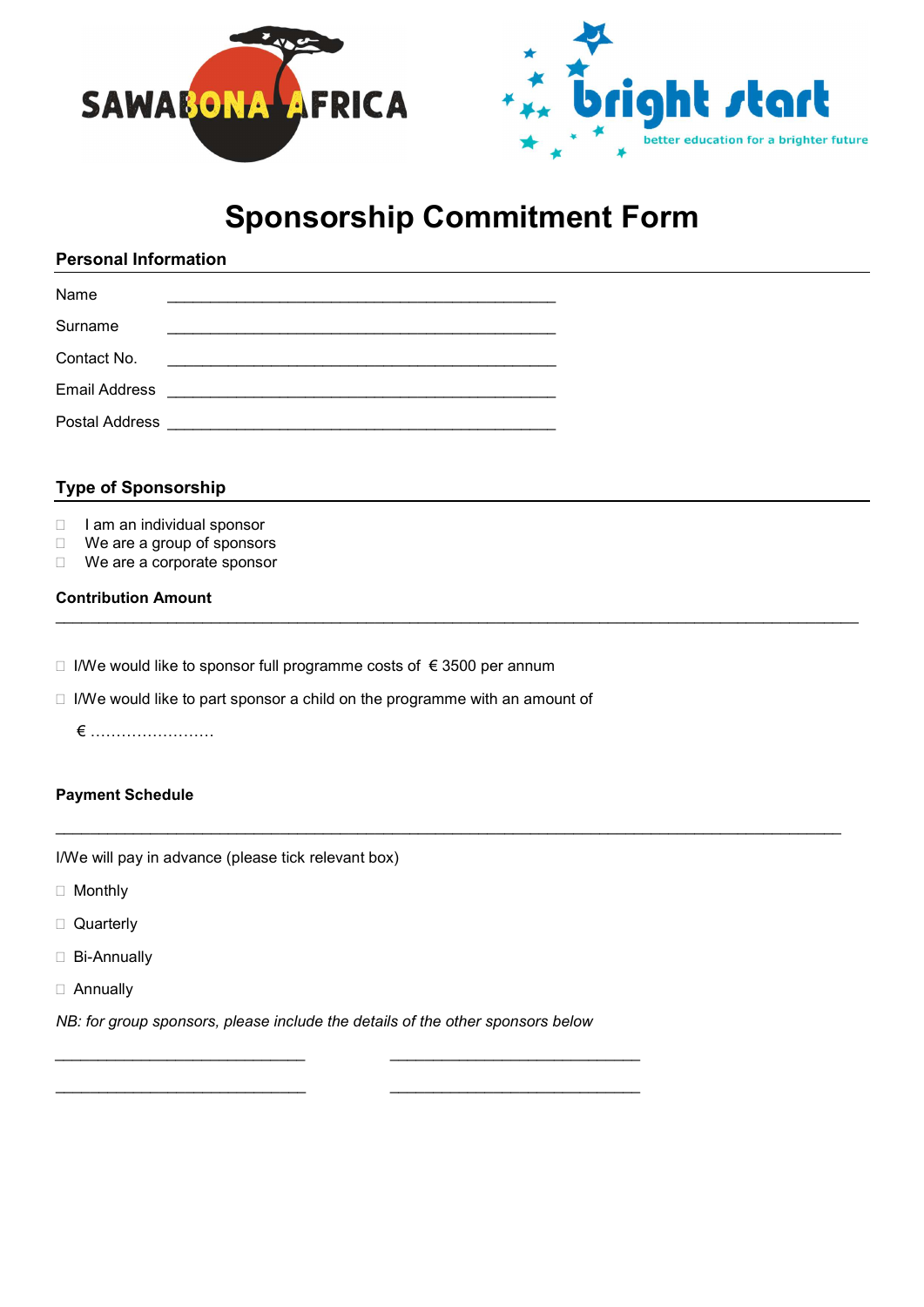## Method of payment

□ EFT to Sawabona Africa bank account (preferred option)

□ Other (please detail) \_\_\_\_\_\_\_\_\_\_\_\_\_\_

## Sawabona Africa Banking Details

| Bank:         | Deutsche Skatbank                     |
|---------------|---------------------------------------|
| Account Name: | Sawabona Africa e V.                  |
| IBAN:         | DE30 8306 5408 0004 2713 86           |
| BIC:          | GENODEF1SLR                           |
| Address:      | Karolingerallee 7, 81545, München, DE |

#### Please note

All personal and financial information is held in strictest respect, confidence and security We will send all payment confirmations via email Donations are tax deductible and we will issue a Tax Certificate for tax purposes

Bright Start and Sawabona Africa will publish annual statements for reference, transparency & accountability purposes

Thank You, your Gift lasts forever